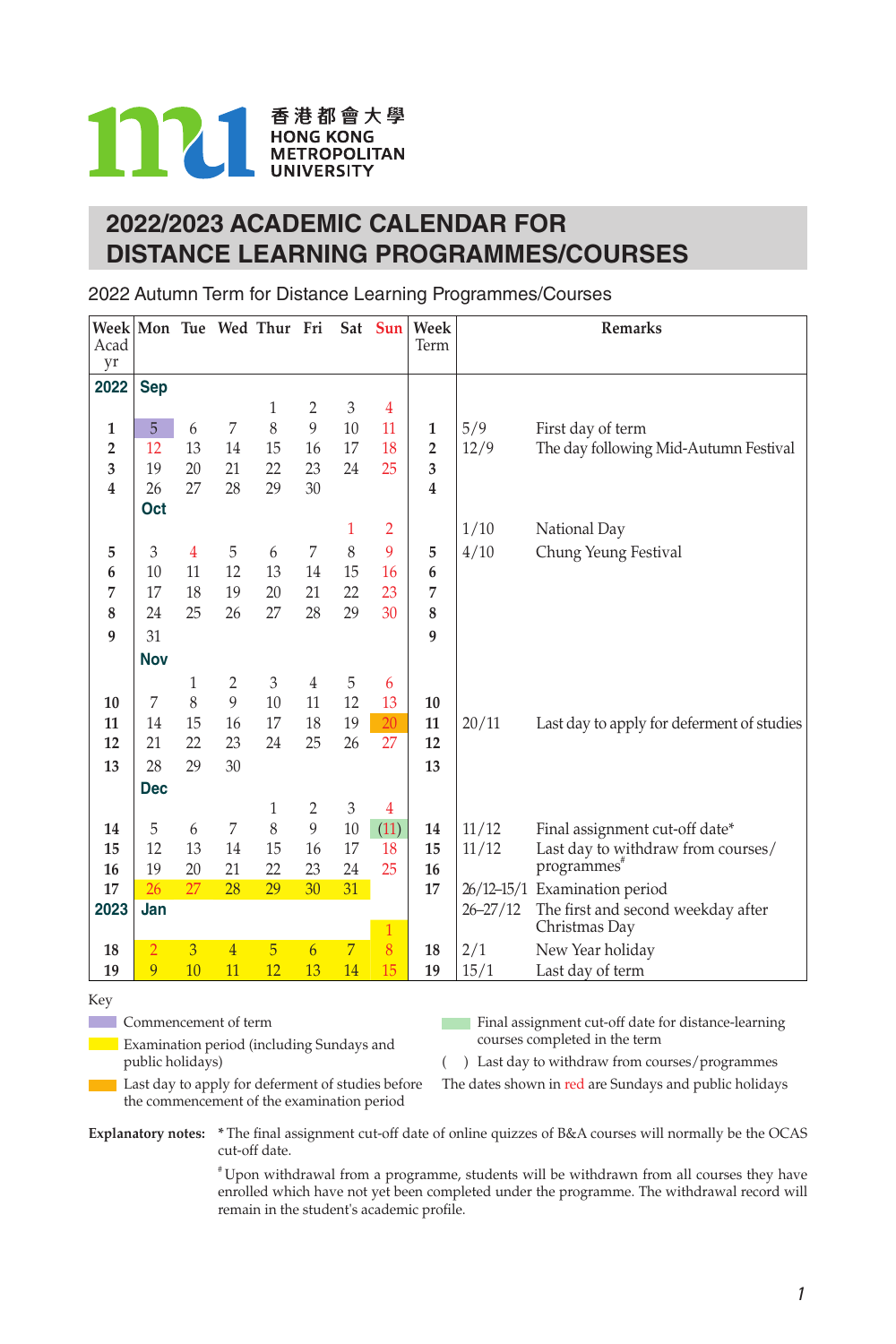| Week Mon Tue Wed Thur Fri<br>Acad |     |                |    |                |    |                | Sat Sun        | Week<br>Term |             | Remarks                                    |
|-----------------------------------|-----|----------------|----|----------------|----|----------------|----------------|--------------|-------------|--------------------------------------------|
| yr                                |     |                |    |                |    |                |                |              |             |                                            |
| 2023                              | Jan |                |    |                |    |                |                |              |             |                                            |
| 20                                | 16  | 17             | 18 | 19             | 20 | 21             | 22             | 1            | 16/1        | First day of term                          |
| 21                                | 23  | 24             | 25 | 26             | 27 | 28             | 29             | 2            | $23 - 25/1$ | Lunar New Year holidays                    |
| 22                                | 30  | 31             |    |                |    |                |                | 3            |             |                                            |
|                                   | Feb |                |    |                |    |                |                |              |             |                                            |
|                                   |     |                | 1  | $\overline{2}$ | 3  | $\overline{4}$ | 5              |              |             |                                            |
| 23                                | 6   | 7              | 8  | 9              | 10 | 11             | 12             | 4            |             |                                            |
| 24                                | 13  | 14             | 15 | 16             | 17 | 18             | 19             | 5            |             |                                            |
| 25                                | 20  | 21             | 22 | 23             | 24 | 25             | 26             | 6            |             |                                            |
| 26                                | 27  | 28             |    |                |    |                |                | 7            |             |                                            |
|                                   | Mar |                |    |                |    |                |                |              |             |                                            |
|                                   |     |                | 1  | 2              | 3  | $\overline{4}$ | 5              |              |             |                                            |
| 27                                | 6   | 7              | 8  | 9              | 10 | 11             | 12             | 8            |             |                                            |
| 28                                | 13  | 14             | 15 | 16             | 17 | 18             | 19             | 9            |             |                                            |
| 29                                | 20  | 21             | 22 | 23             | 24 | 25             | 26             | 10           |             |                                            |
| 30                                | 27  | 28             | 29 | 30             | 31 |                |                | 11           |             |                                            |
|                                   | Apr |                |    |                |    |                |                |              |             |                                            |
|                                   |     |                |    |                |    | 1              | $\overline{2}$ |              | 2/4         | Last day to apply for deferment of studies |
| 31                                | 3   | $\overline{4}$ | 5  | 6              | 7  | 8              | 9              | 12           | 5/4         | Ching Ming Festival                        |
| 32                                | 10  | 11             | 12 | 13             | 14 | 15             | 16             | 13           | $7 - 10/4$  | Easter holidays                            |
| 33                                | 17  | 18             | 19 | 20             | 21 | 22             | (23)           | 14           | 23/4        | Final assignment cut-off date*             |
| 34                                | 24  | 25             | 26 | 27             | 28 | 29             | 30             | 15           | 23/4        | Last day to withdraw from courses/         |
|                                   | May |                |    |                |    |                |                |              |             | programmes"                                |
| 35                                | 1   | $\overline{2}$ | 3  | 4              | 5  | 6              | 7              | 16           | 1/5         | Labour Day                                 |
| 36                                | 8   | 9              | 10 | 11             | 12 | 13             | 14             | 17           | $8 - 28/5$  | Examination period                         |
| 37                                | 15  | 16             | 17 | 18             | 19 | 20             | 21             | 18           | 26/5        | Buddha's Birthday                          |
| 38                                | 22  | 23             | 24 | 25             | 26 | 27             | 28             | 19           | 28/5        | Last day of term                           |

## 2023 Spring Term for Distance Learning Programmes/Courses

Key

П

**Commencement of term** 

**Examination period (including Sundays and** public holidays)

Final assignment cut-off date for distance-learning courses completed in the term

( ) Last day to withdraw from courses/programme

Last day to apply for deferment of studies before the commencement of the examination period

The dates shown in red are Sundays and public holidays

**Explanatory notes: \*** The final assignment cut-off date of online quizzes of B&A courses will normally be the OCAS cut-off date.

> # Upon withdrawal from a programme, students will be withdrawn from all courses they have enrolled which have not yet been completed under the programme. The withdrawal record will remain in the student's academic profile.